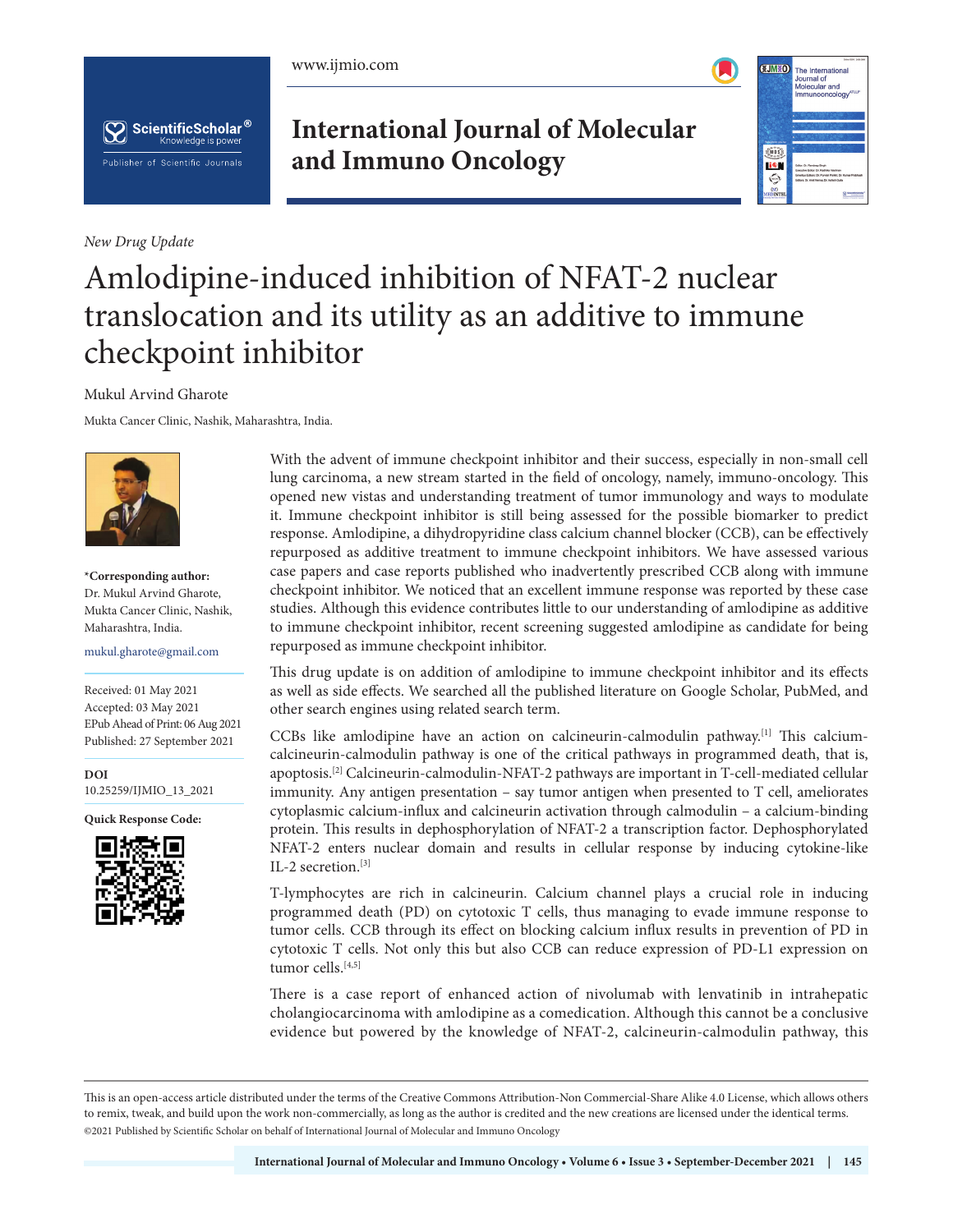case report certainly raises eyebrows, regarding real-life efficacy of amlodipine in potentiating action of immune checkpoint inhibitor.[6] In this case, amlodipine 7.5 mg was prescribed inadvertently. There is no conclusive evidence of additive action of lenvatinib and nivolumab (immune checkpoint inhibitor), especially in cholangiocarcinoma. Amlodipine in this case was added after cycle 5, till cycle 20 of nivolumab lenvatinib. Although there was initial response, it was stable disease, it was maintained throughout cycle 20 of lenvatinib (8 mg) and nivolumab (3 mg/kg). In this case also, result became dramatic after cycle 5 when amlodipine was added. We again reiterate that it does not prove amlodipine and its action potentiating nivolumab-induced immune checkpoint inhibition. However, it certainly points to action of amlodipine and immune checkpoint inhibition.

In yet another case report, amlodipine with nivolumab in non-small cell carcinoma, here unfortunately, immunemediated dermatologic effects were potentiated with nivolumab.[7] However, there are case series on dermatologic side effects of amlodipine and nivolumab. Early appearance of immune-related adverse effects (irAEs) is associated with better overall response rate and progression-free survival in non-small cell lung carcinoma.[8]

There are five types of voltage-gated calcium channels–L, N, P/Q, R, and T.<sup>[9]</sup> Dihydropyridines like amlodipine mainly act on L type of CCB.[9] In the past as well, these CCBs were studied for their role on apoptosis or PD. They were seen to be promoting apoptosis in colon adenocarcinoma cell line, lymphoma cell lines, and ganglioblastoma cell lines [Table  $1$ ],<sup>[10]</sup> but it reduced apoptosis in non-cancerous cells, it was confusing picture at that time. Later on, it was explained on the basis of immune evasion through NFAT-2 transcription and antigen presentation to cytotoxic T cells.[3]

CCBs have been known to have immunosuppressive and are incriminated to inhibit T-cell response.<sup>[11]</sup> In a study done on triple-negative breast cells (TNBCs) patients, it was observed that tumor infiltrated lymphocytes were significantly reduced in CCB-treated patients.<sup>[11]</sup> Although this study was done in pre-operative setting, which included all breast cancer patients including TNBC, there was no negative correlation of tumor infiltrating lymphocytes and CCBs in other breast cancer types, namely, her2 positive and luminal B type. The concerned study did not study overall survival of TNBC patients. Tumor immune microenvironment in TNBC is different than other solid malignancies.<sup>[12]</sup>

However, even in this case what is highlighted is PD-L1 action of amlodipine, its downregulation in particular. Amlodipine has immune modulating effect on T-cell lymphocytes through its mediation of NFAT-2 transcription

factor. Hence, it has potential to be repurposed as additive to immune checkpoint inhibitors.

Various case studies, supportive evidence, and cancer cell lines have proved inhibitory role of amlodipine in glioblastoma,<sup>[13]</sup> melanoma,<sup>[14]</sup> and other cell lines. Only confusing picture is seen in TNBC where all other studies prove its beneficial role but one study done on TNBC, focusing on tumor infiltrating lymphocytes in patients given amlodipine for hypertension, showed reduced number of TILs in amlodipine-treated TNBC patients. This said study did not predict poor prognosis but suspected due to reduced TILs. TNBC tumor immune microenvironment is slightly different than other solid malignancies. TNBCs are largely heterogeneous disease and comprise various factors predicting response to immune checkpoint inhibitor.<sup>[15]</sup>

# **DOSE OF AMLODIPINE, PRODUCING IMMUNE CHECKPOINT INHIBITION**

Single-agent amlodipine to act as immune checkpoint inhibitor, it needs to be given in high dose, in a study done on mice, it was given at the dose of 5 mg/kg, 10 mg/kg, and 15 mg/kg. Dose-dependent PD-L1 inhibition was seen.<sup>[16]</sup> However, its human equivalent is roughly around 5–10 mg/day, which is maximum tolerated dose of amlodipine, [17] the reason being different metabolism and long half-life.<sup>[17]</sup> Out of two enantiomer of amlodipine, S-enantiomer is more active as anti-PD-L1 as compared to R counterpart.<sup>[16]</sup>

As mentioned in Table 2, amlodipine was prescribed in all the above cases which reported good overall response, but with increased irAEs like TTP<sup>[18]</sup> and dermatologic side effects like acral vasculitis.[19]

However, an abstract published in ASCO reported higher incidences of acute kidney injury in patients treated with chemoimmunotherapy and dihydropyridine class of CCBs;[20] however, no details available as to how they reached this conclusion and were other factors contributing to AKI ruled out; and however, a caution must be taken while prescribing CCBs along with immunotherapy.

# **LOW-DOSE IMMUNE CHECKPOINT INHIBITORS AND ITS APPLICATION WITH AMLODIPINE**

There are studies promoting low dose of immune checkpoint inhibitor without compromising the efficacy as PD-1 receptor is occupied even at low doses of ICI, and it transcends into flat drug-response curve.[21] In such situation, concomitant use although in hypertensive patients, we can see the additive effect of amlodipine to immune checkpoint inhibitor given in lower dosages.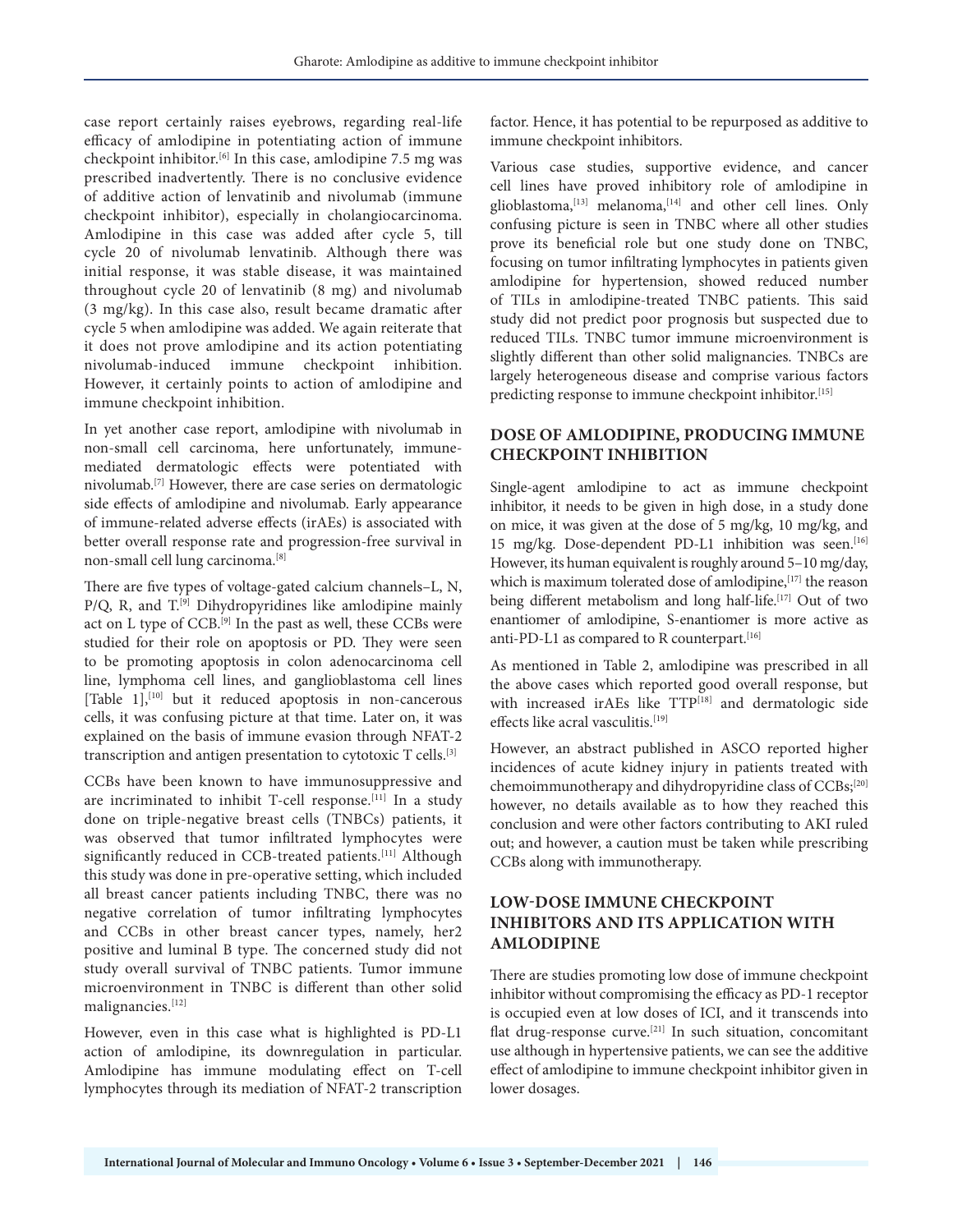| Table 1: Organ-specific utility of amlodipine as additive to immune checkpoint inhibitor. |                                                                                                                                                                                                         |                                                                                                                                                                                                                                                    |  |
|-------------------------------------------------------------------------------------------|---------------------------------------------------------------------------------------------------------------------------------------------------------------------------------------------------------|----------------------------------------------------------------------------------------------------------------------------------------------------------------------------------------------------------------------------------------------------|--|
| Organ                                                                                     | Role of amlodipine                                                                                                                                                                                      | Evidence                                                                                                                                                                                                                                           |  |
| Non-small cell lung carcinoma                                                             | Numerous case studies suspected role of<br>amlodipine as addition to immune checkpoint<br>inhibitor, reduction of PD-L1 expression, NFAT-2<br>dephosphorylation <sup>[7]</sup>                          | Few case series and evidence are corroborative7                                                                                                                                                                                                    |  |
| Colorectal carcinoma (CRC)                                                                | RKO and LoVo CRC cells showed decreased<br>expression of PD-L1<br>Colorectal carcinoma shows high calcineurin<br>expression <sup>[4]</sup>                                                              | Pre-clinical cell lines showed evidence of<br>amlodipine                                                                                                                                                                                           |  |
| Glioblastoma                                                                              | Amlodipine independently inhibited GBM cells,<br>through the mediation of store operated calcium<br>entry, caspase-3 - apoptotic protein $[13]$                                                         | Pre-clinical and <i>in vitro</i> studies show inhibitory<br>role, no clinical study done                                                                                                                                                           |  |
| Triple-negative breast cancer                                                             | MDA-MB-231 showed decreased PD-L1 expression<br>in cancer cell lines<br>Decreased TILs seen in pre-operative cases of<br>T <sub>NBC</sub> <sup>[11]</sup><br>No study proving its bad prognostic effect | Pre-clinical study shows its effect on cancer cell<br>lines, one study on real-life patients showed<br>statistically significantly low tumor infiltrating<br>lymphocytes 11 in pre-operative cases of TNBC<br>offered amlodipine with chemotherapy |  |
| Melanoma                                                                                  | PD-L1 expression on cancer cells decreased on<br>A375 melanoma cancer cells<br>Amlodipine inhibits uveal melanoma <a>[14]</a>                                                                           | Pre-clinical study shows effect on melanoma                                                                                                                                                                                                        |  |

**Table 2:** Real world prescription of amlodipine with immune checkpoint inhibitors.

| Case report                                     | <b>ICI</b> cycles                                                    | Reported outcome                                                                                                                                            |
|-------------------------------------------------|----------------------------------------------------------------------|-------------------------------------------------------------------------------------------------------------------------------------------------------------|
| Intrahepatic cholangiocarcinoma <sup>[6]</sup>  | 20 cycles total amlodipine added<br>after cycle 5                    | Good symptomatic benefit, decrease in liver lesion and<br>stable bone mets after cycle 9                                                                    |
| Melanoma                                        | Nivolumab + ipilimumab                                               | Amlodipine was prescribed due to uncontrolled<br>hypertension - partial recovery noticed, no mention on<br>overall response                                 |
| Two cases of metastatic renal cell<br>carcinoma | Nivolumab +ipilimumab                                                | Good response but increase immune-mediated adverse<br>effects                                                                                               |
| Metastatic renal cell carcinoma <sup>[18]</sup> | Nivolumab +ipilimumab                                                | Excellent response with marked reduction in size of primary<br>and metastasis- after 4 <sup>th</sup> cycle developed Thrombotic<br>thrombocytopenia purpura |
| Urothelial bladder carcinoma <sup>[19]</sup>    | Tremelimumab + durvalumab for<br>4 cycles f/b durvalumab maintenance | Excellent clinical response for 10 months f/b acral vasculitis                                                                                              |

## **CONCLUSION**

We have sufficient data to investigate and retrospectively analyze immune checkpoint inhibitors and their effects with and without amlodipine. Various KEYNOTE, CHECKMATE, and IMpassion trials need to be analyzed with amlodipine, or other dihydropyridine agents given concomitantly and were the additive effect statistically significant? The question still remains! As for clinical point of view, if concomitant amlodipine is being prescribed, beware of immune toxicity, especially AKI but also a theoretical chance of better and durable outcome due to amlodipine is a possibility.

#### **Declaration of patient consent**

Patient's consent not required as there are no patients in this study.

#### **Financial support and sponsorship**

Nil.

#### **Conflicts of interest**

There are no conflicts of interest.

### **REFERENCES**

- 1. Zhang GQ, Zhu Z, Zhang W. Inhibitory effect of antihypertensive drugs on calcineurin in cardiomyocytes. Am J Hyperten 2009;22:132-6.
- 2. Harr MW, Distelhorst CW. Apoptosis and autophagy: Decoding calcium signals that mediate life or death. Cold Spring Harb Perspect Biol 2010;2:a005579.
- 3. Qin JJ, Nag S, Wang W, Zhou J, Zhang WD, Wang H, *et al*.